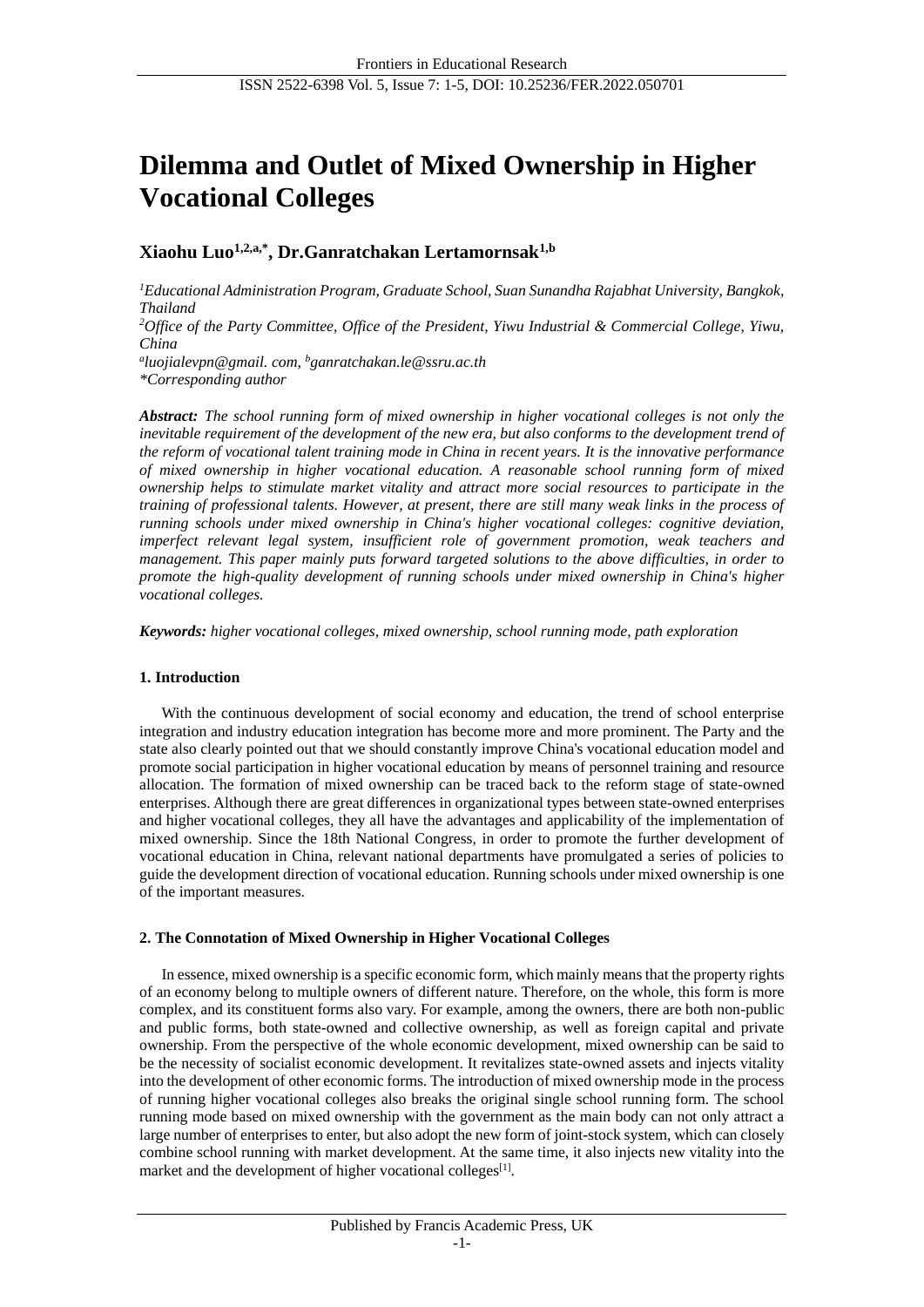The mixed ownership school running of higher vocational colleges generally follows the joint-stock school running form with state-owned higher vocational colleges as the main body and various types of enterprises participating in capital, resources and technology. Therefore, if we want to attract enough social enterprises to participate in the running of higher vocational colleges, we must ensure that they enjoy basic power and can obtain practical benefits, and always follow the guiding principle of mutual benefit in the operation of the market.

## **3. The Main Dilemma of Mixed Ownership in Higher Vocational Colleges**

## *3.1. There Are Cognitive Deviations in Running Schools under Mixed Ownership*

From the perspective of the development of higher vocational colleges, many colleges lack the experience of running schools with mixed ownership, and there are many concerns about the use of this model. Many colleges are still in the preliminary stage of exploring the school running model. In order to implement the relevant national policies, some colleges and universities passively carry out the school running reform of mixed ownership, which is finally divorced from their own reality. They change for the sake of change, and the effect of school running improvement is not ideal. Secondly, in order to maximize their own interests, relevant enterprises often avoid the field of education investment, so as to avoid the damage of interests caused by poor return and weak advantages of education investment, and finally fail to participate in the reform of mixed ownership in higher vocational colleges. Finally, various social capitals are unwilling to cooperate with higher vocational colleges because they are worried about the increase of business risks and the lock-in of capital. Therefore, they have failed to try to run schools under mixed ownership. Social investment in the education evaluation mainly starts from the interests. On the one hand, they hope that the invested funds can generate profits as soon as possible; on the other hand, they also hope that the trained talents can be better used for them. However, the process of education and training is generally slow and cannot realize benefits in a short time, which also leads to the dilemma of running schools with mixed ownership<sup>[2]</sup>.

## *3.2. The Relevant Legal System Is Not Perfect*

The diversified development of the main body of higher vocational colleges is the premise and basis of its mixed ownership, which puts forward higher requirements for the balance of interests and scientific management of higher vocational education management. However, in reality, different school running subjects have great differences in interest pursuit and organizational structure, and also show great differences in value orientation, implementation methods and interest demands, which requires relevant national departments to build a relatively perfect management system through the promulgation of relevant laws and regulations. At present, the mixed ownership school running in the field of higher vocational education is still a developing model, and the formulation of relevant systems is still in the exploratory stage. In particular, a complete institutional framework has not been formed at the level of legal system. Even if the relevant national laws and regulations give policy support to a certain extent, it cannot provide a strong guarantee for mixed school running. For example, it cannot effectively restrict the behavior of all stakeholders and ensure the effective development of basic teaching management. Firstly, at the legal level, the legal person status of mixed ownership schools has not been clearly divided, and there is a controversial positioning among various stakeholders. Secondly, there are no clear provisions on the "mixing" of running schools; various social investors do not recognize their responsibilities, and many people still hold a wait-and-see attitude. Finally, the relevant review and regulatory systems are not perfect. For example, there are no clear provisions on the access of capital investment in the field of vocational education, and the regulatory measures for its behavior are not perfect[3].

## *3.3. The Government Failed to Play Its Due Role*

Although in recent years, the government and local management departments have issued some stimulating policies to encourage relevant enterprises to reach joint school running cooperation with higher vocational colleges, the role of mixed ownership in school running is very limited, which can not guide the current colleges out of the difficulties encountered in the process of running schools. Firstly, the top-level design is not perfect. There is no in-depth research and design on the running of mixed ownership in higher vocational colleges, and there is also a lack of reasonable planning for future development, resulting in the basic exploration stage of relevant work. Secondly, a series of problems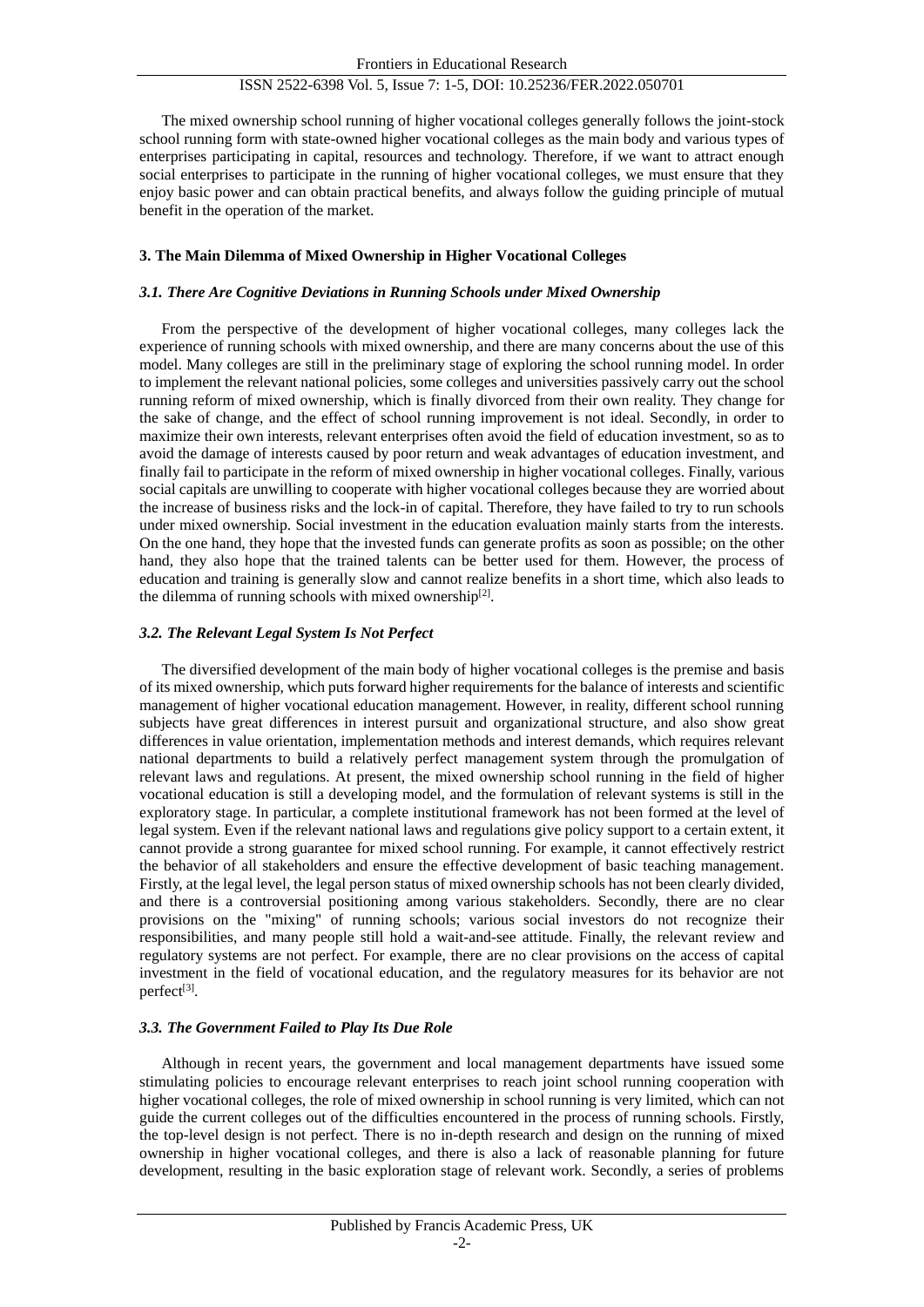exposed in the implementation of the mixed ownership school running model have been unable to be solved, such as the ownership of property rights, legal persons, the division of interests, management system, etc. The government has not achieved effective governance in systematic research, supervision and management. Especially when there is personnel mobility, some management opinions or measures did not form legal documents in time, so that the cooperation conditions initially reached by interested parties could not become a reality, affecting the implementation process of mixed ownership school running<sup>[4]</sup>.

## *3.4. Higher Vocational Colleges Are Weak in Teachers*

From the current mixed ownership school running carried out by higher vocational colleges, it is difficult for both schools and enterprises to establish a relatively perfect teacher training mechanism when the mixed ownership school running cooperation is reached, and the success of the "mixed reform" of higher vocational colleges generally depends on the achievements of both schools and enterprises in the construction of teachers team. On the one hand, the enterprise's teachers have long been rooted in the enterprise's working environment and are not familiar with the school teaching and education system. At the same time, the enterprise has not formed a complete set of teaching and education teacher system. On the other hand, teachers in higher vocational colleges generally lack practical experience and understanding of the operation and management and operation mode within the enterprise organization. Therefore, how to use the school running advantages of mixed ownership to realize the teacher community between schools and enterprises has become a major difficulty in the school running of mixed ownership in higher vocational colleges, which requires both schools and enterprises to jointly coordinate the school running funds in the next work, make use of their respective advantages to supplement the shortcomings of their counterparts, and jointly explore a new road of teacher assessment, appointment and management<sup>[5]</sup>.

#### *3.5. There Are Deficiencies in School Management in Higher Vocational Colleges*

When the mixed ownership school running mode of higher vocational colleges is formed, it means that more school running subjects will participate, and their identity will gradually change into managers to jointly participate in the management and construction of higher vocational colleges. However, at present, many higher vocational colleges still don't understand the school running form of mixed ownership, and even think that once the mixed ownership reform is carried out, its internal structure will change greatly, and even affect the actual interests of many teachers, students and managers. Therefore, it is more against this practice, which leads to the implementation of relevant systems. Managers can not achieve efficient cooperation, which eventually makes the internal management of the school imperfect. Secondly, as a new school running mode in vocational education, the operation mechanism of the whole system is not perfect. The effect of coordination and cooperation is often not ideal due to the difference between the school and other participants' internal management mechanism, and the outstanding advantages of each school running subject can not be utilized to the greatest extent, resulting in problems in management and operation<sup>[6]</sup>.

## **4. The Main Outlet of Mixed Ownership in Higher Vocational Colleges**

## *4.1. To Improve the Overall Design and Layout*

Running a school with mixed ownership in higher vocational colleges is a new attempt of higher vocational education. Therefore, in the systematic design of running a school, we should economically absorb the guidance of all parties, and the relevant departments should actively provide legal basis for it. At the national level, we should make an in-depth layout of the integration of industry and education and the joint running of schools and enterprises in higher vocational education. Local governments at all levels should also change the implementation of policy guidance in the past, strengthen the introduction of laws and regulations, and stereotype and standardize the previous principled and flexible laws and regulations, so that many higher vocational colleges can really enjoy policy support and get more direct benefits in the process of running schools under mixed ownership. Secondly, we should constantly promote the implementation of the pilot work and do a good job in evaluation. The pilot work will always be the "outpost" of the reform work. We should pay close attention to the speed of the pilot work and promote it by type and level.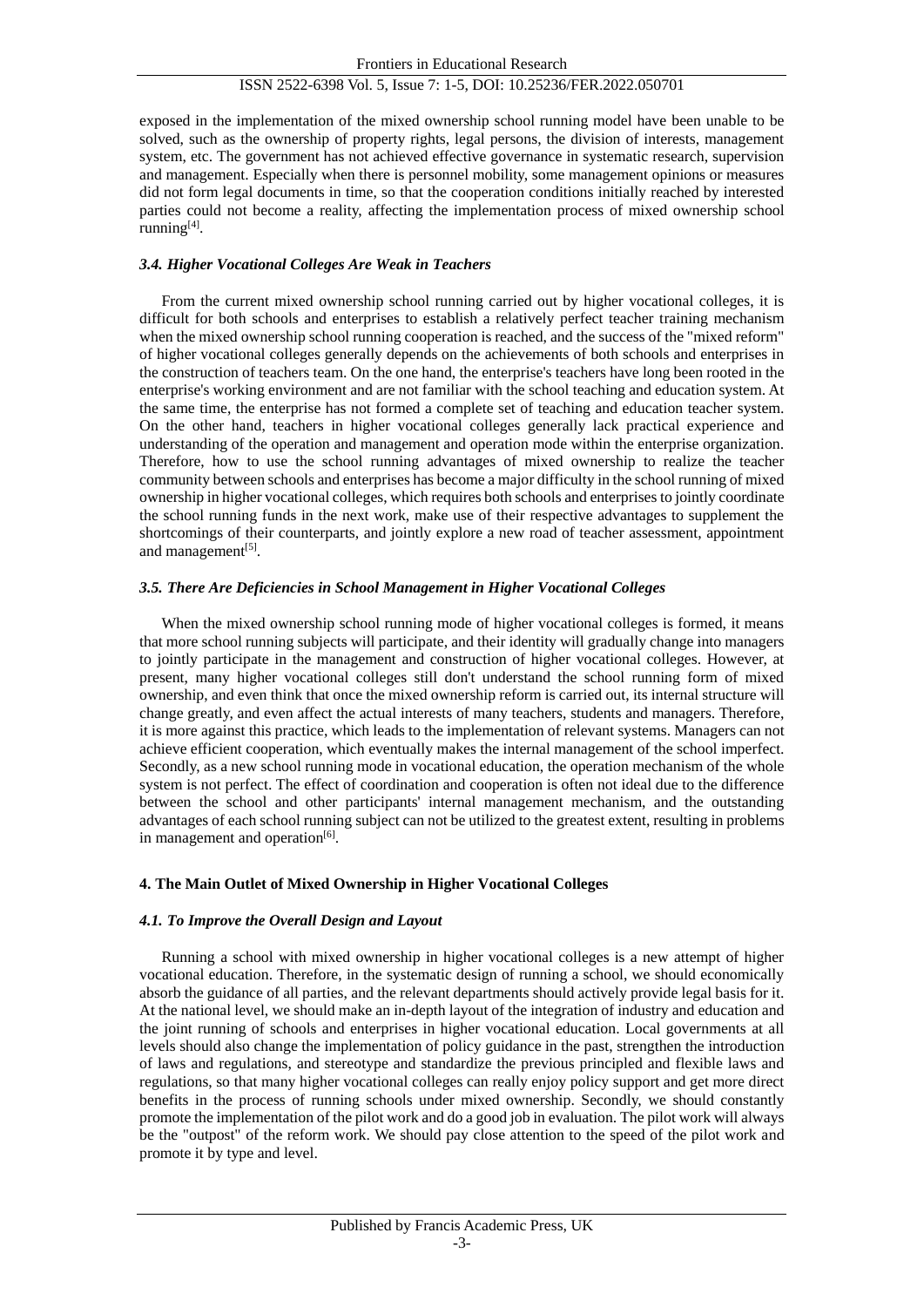#### *4.2. To Remove Institutional Barriers and Optimize Internal Management*

In order to form a school running mode of industry education integration and school enterprise cooperation, both schools and enterprises are indispensable. The government should actively make use of its own resource advantages and strive to break the institutional obstacles in school enterprise cooperation. First, it should clarify the legal person status of mixed ownership school running, protect the legitimate rights and interests of different legal organizations, and constantly carry out legal person construction, to encourage the existence of various independent legal persons and non independent legal persons. Secondly, we should explore the property right system suitable for higher vocational colleges. Property rights and legal persons are closely combined. We should clarify the property right ownership of various resources according to the principle of equality and comprehensiveness, so as to stimulate the enthusiasm of enterprises in running schools[7].

#### *4.3. To Highlight the Subjective Characteristics of Running a School*

By virtue of its unique advantages, enterprises will become one of the subjects of property rights after participating in mixed ownership school running, and will have the power to participate in decisionmaking and management. Therefore, standardizing the behavior of school running subjects is the key to solve the problems of governance and property rights. The government should strengthen the construction of external governance system, promote the separation of management, evaluation and office, and gradually change to the identity of investors. Secondly, the government should also actively assume the responsibility of education management, such as implementing subjective rights through the council and the board of supervisors, and bearing potential risks with schools and enterprises. Higher vocational colleges should also strengthen the subject consciousness, strengthen the contact with the government and enterprises, carry out constructive exchanges with other property rights parties, improve the effectiveness and initiative of running schools in cooperation with enterprises, improve the internal management mechanism, optimize the incentive mechanism, assessment mechanism and personnel system, and realize scientific management<sup>[8]</sup>.

#### **5. Conclusions**

China's higher vocational education started and developed relatively late, and there are still obvious deficiencies in resource allocation and the improvement of education system. On the other hand, with the increasing demand for high-level professionals from all walks of life, the school running scale of higher vocational colleges is also expanding step by step. Therefore, The reform of school running mode of higher vocational colleges plays a very important role in China's future economic construction. From the current situation, China's current higher vocational colleges are mainly divided into private and public type. However, due to the inherent limitations of the two types of colleges, the current higher vocational education has been unable to meet the social education and training needs of talents in the new era. Higher vocational colleges must recognize their own conditions and school running characteristics, clarify weak links, constantly expand financing channels, choose effective ways according to local conditions, and comprehensively improve the quality and level of talent training in their own colleges.

#### **References**

*[1] Wang Y. (2018) Reflections on dilemma and countermeasures of mixed-ownership system in vocational colleges. Journal of Wuhan Engineering Institute, 36.*

*[2] Li P. (2018) Mode of running a mixed ownership system in vocational colleges under the background of "double high". Value Engineering, 46.*

*[3] Shi H. (2017) Exploration on mixed ownership reform in vocational colleges. Journal of Tianjin Vocational Institutes, 35.*

*[4] Yao H. (2019) Research on mixed ownership system in public higher vocational colleges. Journal of Yangling Vocational & Technical College, 35.*

*[5] He Y. (2021) Research on the school running mode of mixed ownership industrial college in public higher vocational colleges. China Arab Science and Technology Forum (Chinese and English), 7, 165- 167.*

*[6] Ren X., Yan G. (2021) Institutionalization of mixed ownership reform in higher vocational colleges -- from the perspective of new institutionalism of organizational sociology. Education and Occupation, 18, 19-26.*